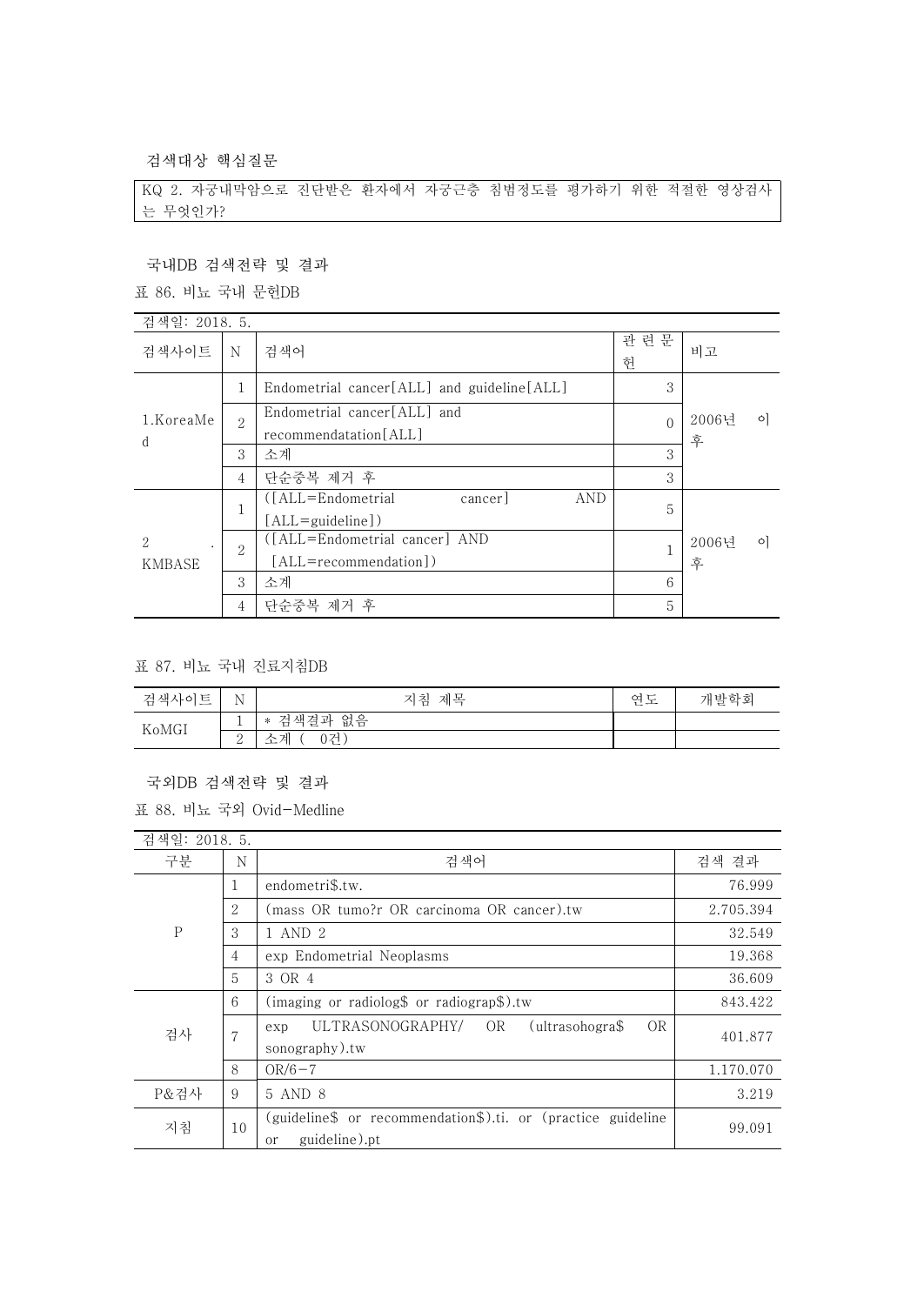| 검색일: 2018. 5. |             |          |       |
|---------------|-------------|----------|-------|
| 구분            | $\mathbf N$ | 검색어      | 검색 결과 |
| 종합            |             | 9 AND 10 | 136   |

### 표 89. 비뇨 국외 Ovid-Embase

| 검색일: 2018. 5. |    |                                                                                |           |
|---------------|----|--------------------------------------------------------------------------------|-----------|
| 구분            | N  | 검색어                                                                            | 검색 결과     |
|               |    | endometri*:ab.ti                                                               | 116,883   |
|               | 2  | (mass OR tumo?r OR carcinoma OR cancer):ab.ti                                  | 3,454,601 |
| ${\bf P}$     | 3  | 1 AND 2                                                                        | 48.904    |
|               | 4  | 'endometrium tumor'/exp                                                        | 57,524    |
|               | 5  | 3 OR 4                                                                         | 74,734    |
|               | 6  | (imaging or radiolog* or radiograp*):ab,ti                                     | 1,329,226 |
| 검사            | 7  | ULTRASONOGRAPHY/exp<br><b>OR</b><br>OR.<br>ultrasohogra*)<br>sonography):ab,ti | 721,034   |
|               | 8  | radiodiagnosis/exp                                                             | 2,501,749 |
|               | 9  | 6 OR 7 OR 8                                                                    | 3,385,678 |
| P&검사          | 10 | 5 AND 9                                                                        | 13,001    |
| 지침            | 11 | guideline*:ti OR recommendation*:ti                                            | 125,672   |
| 종합            | 12 | 10 and 11                                                                      | 122       |

# 표 90. 비뇨 국외 GIN

| 검색일: 2018. 5. |                    |       |  |
|---------------|--------------------|-------|--|
|               | 검색어                | 검색 결과 |  |
|               | Endometrial cancer |       |  |

### 표 91. 비뇨 국외 NGC

| 색일<br>7à<br>-<br>2010.<br>. . |                    |           |  |
|-------------------------------|--------------------|-----------|--|
| N                             | 검색어                | 결과<br>검색  |  |
|                               | Endometrial cancer | ດເ<br>ں ے |  |